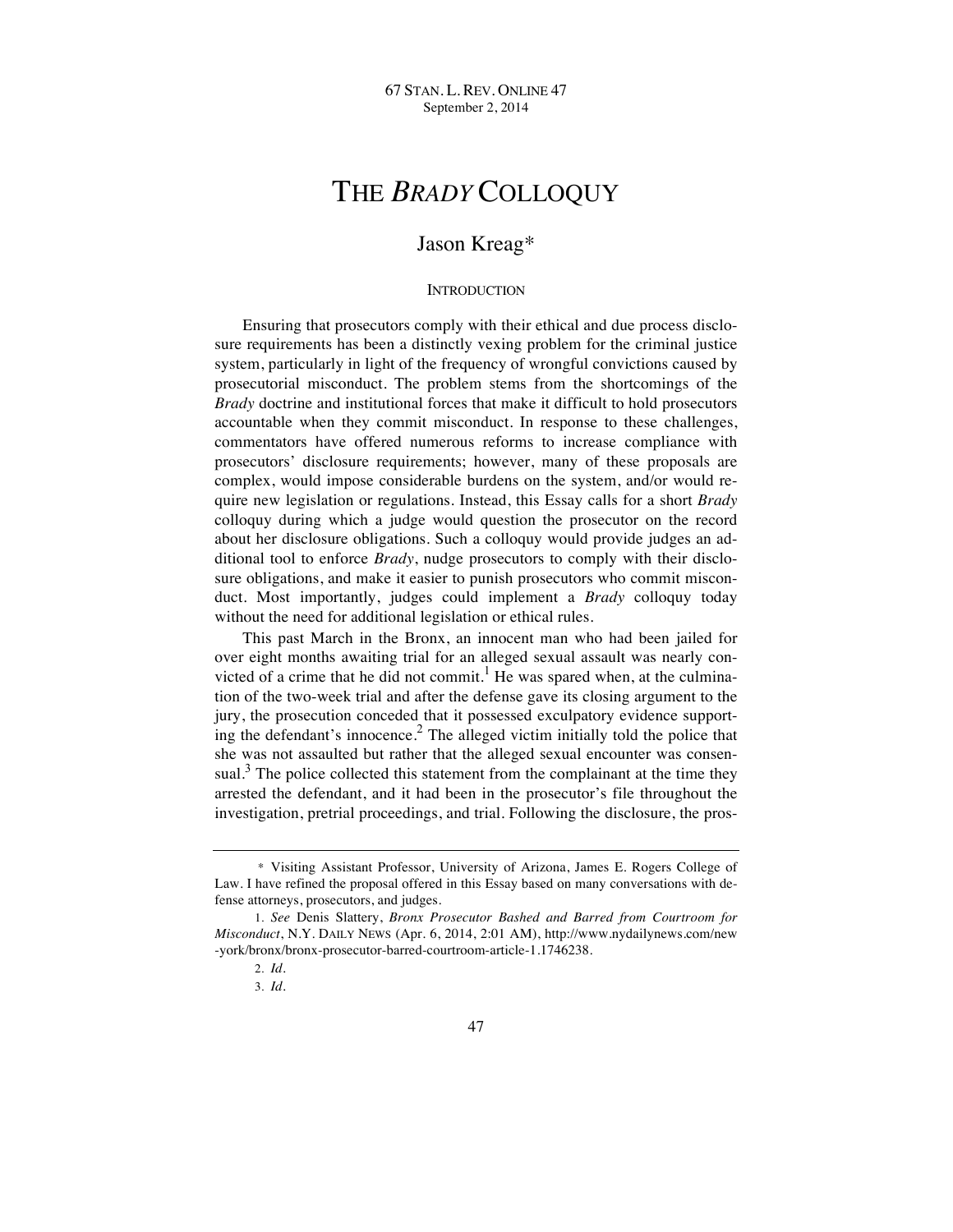ecutor confessed error and dismissed the case. The defendant was immediately released, his liberty restored.<sup>4</sup>

In many respects, this case is atypical of the flaws that plague our criminal justice system, because the prosecutorial misconduct was revealed before the defendant was convicted and sent to serve a lengthy prison sentence. However, in other respects, the case is representative of  $Brady^5$  violations that have plagued the criminal justice system.<sup>6</sup>

In *Brady v. Maryland*, the Supreme Court held that due process requires prosecutors to disclose favorable evidence to defendants.<sup>7</sup> In later cases, the Court clarified that favorable evidence includes exculpatory and impeachment evidence.<sup>8</sup> The Court also made clear that the failure to disclose *Brady* evidence violates due process "irrespective of the good faith or bad faith of the prosecution."<sup>9</sup> Finally, the Court limited *Brady*'s reach by extending it only to material evidence, which it has defined as evidence that is so favorable to the defense that "there is a reasonable probability that, had the evidence been disclosed to the defense, the result of the proceeding would have been different."<sup>10</sup>

While there is ample room to critique the substance of *Brady*, there is growing recognition that *Brady* violations are rampant. Indeed, Chief Judge Alex Kozinski of the Ninth Circuit succinctly summarized the problem in a recent opinion, explaining: "There is an epidemic of *Brady* violations abroad in the land. Only judges can put a stop to it."<sup>11</sup> Scholars have also long identified prosecutorial misconduct, and particularly the failure to meet *Brady* obligations, as a systemic problem that has not been effectively addressed. $12$ 

The inability to curb the epidemic of *Brady* violations is not due to a lack of creative ideas to address the problem. On the contrary, reformers have offered numerous proposals to increase disclosures.<sup>13</sup> For the most part, these re-

7. *See Brady*, 373 U.S. at 87.

12. *See, e.g.*, Daniel S. Medwed, Brady*'s Bunch of Flaws*, 67 WASH. & LEE L. REV. 1533 (2010); David Keenan et al., *The Myth of Prosecutorial Accountability After* Connick v. Thompson*: Why Existing Professional Responsibility Measures Cannot Protect Against Prosecutorial Misconduct*, 121 YALE L.J. ONLINE 203 (2011).

13. For example, in February 2014, the *Virginia Journal of Criminal Law* hosted a symposium titled *Criminal Discovery in the Commonwealth* in which its panelists explored reforms to the disclosure requirements. *See UVA Law Symposium to Examine Criminal Discovery Rules and Practices in Virginia*, U. VA. SCH. L. (Feb. 21, 2014), http://www.law

<sup>4.</sup> *Id.*

<sup>5.</sup> Brady v. Maryland, 373 U.S. 83 (1963).

<sup>6.</sup> *See* Cynthia E. Jones, *A Reason to Doubt: The Suppression of Evidence and the Inference of Innocence*, 100 J. CRIM. L. & CRIMINOLOGY 415, 429-31 (2010) (documenting many exonerations that involved *Brady* violations).

<sup>8.</sup> *See* United States v. Bagley, 473 U.S. 667, 676 (1985); Giglio v. United States, 405 U.S. 150, 154-55 (1972).

<sup>9.</sup> *Brady*, 373 U.S. at 87.

<sup>10.</sup> *Bagley*, 473 U.S. at 682.

<sup>11.</sup> United States v. Olsen, 737 F.3d 625, 626 (9th Cir. 2013) (Kozinski, C.J., dissenting).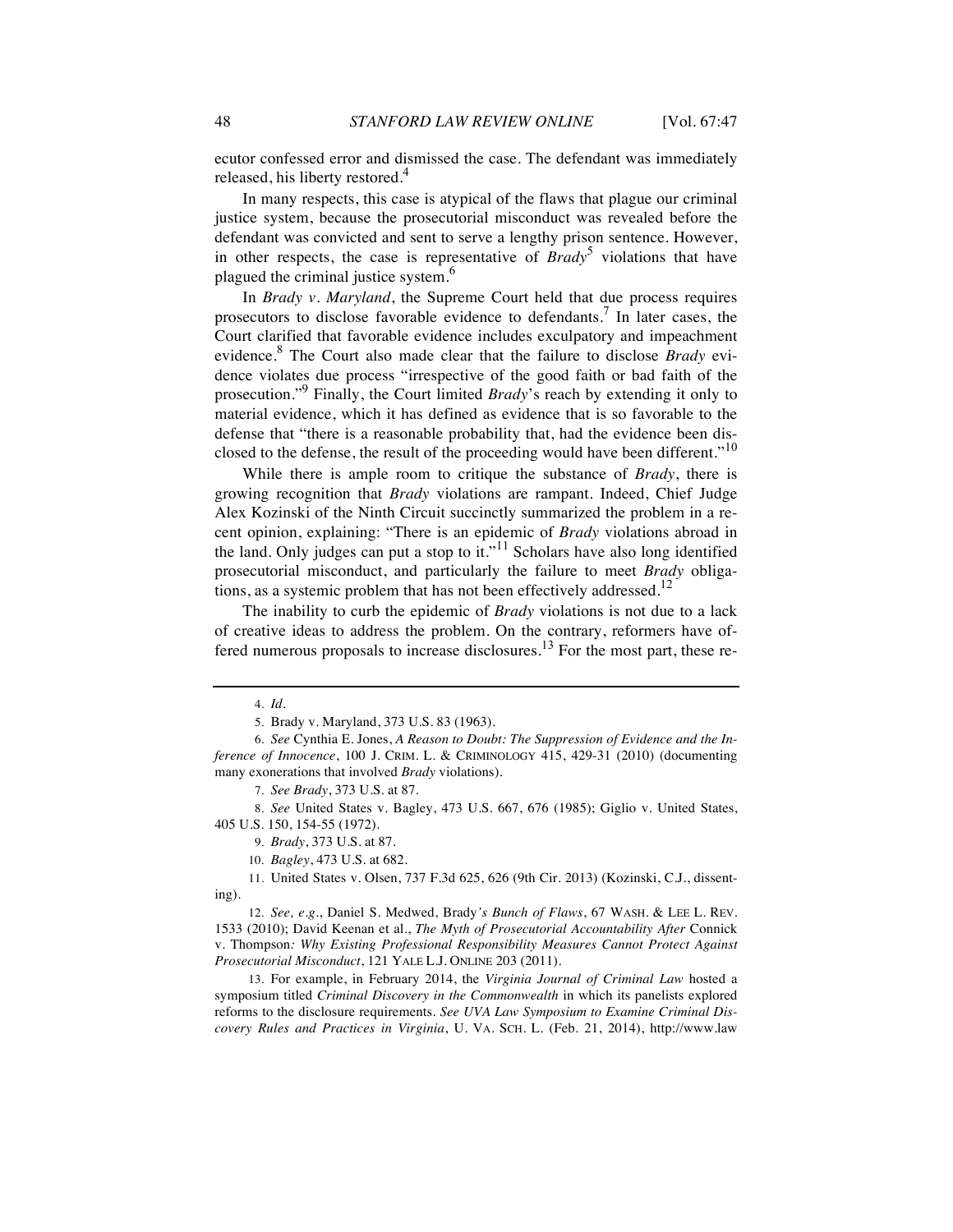form proposals can be separated into two categories. One category seeks to make it easier to identify past *Brady* violations and to hold prosecutors accountable for violating *Brady*. These include proposals to shame wrongdoers by including the names of offending prosecutors in judicial opinions.<sup>14</sup> The second category of proposals seeks to substantively change prosecutors' disclosure obligations, for example by abandoning *Brady*'s materiality requirement or by circumventing *Brady* altogether with legislation requiring open-file discovery.<sup>15</sup> Despite these efforts, the problem continues unabated.<sup>16</sup>

In the face of this complex problem, this Essay offers a decidedly low-tech, simple, and, to some, perhaps naive suggestion to address the problem of undisclosed *Brady* evidence: During pretrial hearings, and before a defendant enters a guilty plea, the court should ask the prosecutor a handful of questions on the record to investigate whether the prosecutor possesses evidence favorable to the defendant that has not been disclosed. If the court refuses to propound the questions, the defense attorney should offer an affirmation on the record about what material she requested of the prosecutor and what, if anything, she received in response. The defense attorney should then invite the prosecutor to correct any misstatements about the prosecution's response to the defendant's *Brady* request. The goal of this procedure is obvious—to nudge prosecutors to fulfill their due process disclosure obligations.<sup>17</sup> For many prosecutors, the simple on-the-record colloquy with the court, or the anticipation of it, will cause them to be prepared to respond by having carefully reviewed the prosecution's information.

The *Brady* colloquy proposed in this Essay is offered as an invitation to search for other easily implemented policies to address the criminal justice system's epidemic of *Brady* violations.<sup>18</sup> In this sense, the proposal here is offered in the spirit of one solution hospitals settled on to curb the insidious spread of

<sup>.</sup>virginia.edu/html/news/2014\_spr/crimlaw\_symposium.htm. Similarly, in 2010, the Jacob Burns Ethics Center at the Benjamin N. Cardozo School of Law hosted a symposium titled *New Perspectives on* Brady *and Other Disclosure Obligations: What Really Works? See* Symposium, *New Perspectives on* Brady *and Other Disclosure Obligations: What Really Works?*, 31 CARDOZO L. REV. 1943 (2010).

<sup>14.</sup> *See, e.g.*, Adam M. Gershowitz, *Prosecutorial Shaming: Naming Attorneys to Reduce Prosecutorial Misconduct*, 42 U.C. DAVIS L. REV. 1059 (2009).

<sup>15.</sup> *See, e.g.*, Medwed, *supra* note 12, at 1555-59 (outlining proposals for altering *Brady*'s materiality prong and advocating for open-file discovery).

<sup>16.</sup> *See Olsen*, 737 F.3d at 631 (Kozinski, C.J., dissenting) ("*Brady* violations have reached epidemic proportions in recent years, and the federal and state reporters bear testament to this unsettling trend.").

<sup>17.</sup> For one discussion of the psychological efficacy of "nudging" people in order to impact their decisionmaking, see RICHARD H. THALER & CASS R. SUNSTEIN, NUDGE: IMPROVING DECISIONS ABOUT HEALTH, WEALTH, AND HAPPINESS (2009).

<sup>18.</sup> For example, several scholars have recommended the use of *Brady* checklists. *See, e.g.*, *New Perspectives on* Brady *and Other Disclosure Obligations: Report of the Working Groups on Best Practices*, 31 CARDOZO L. REV. 1961, 1974 (2010) (outlining recommendations for the use of disclosure checklists).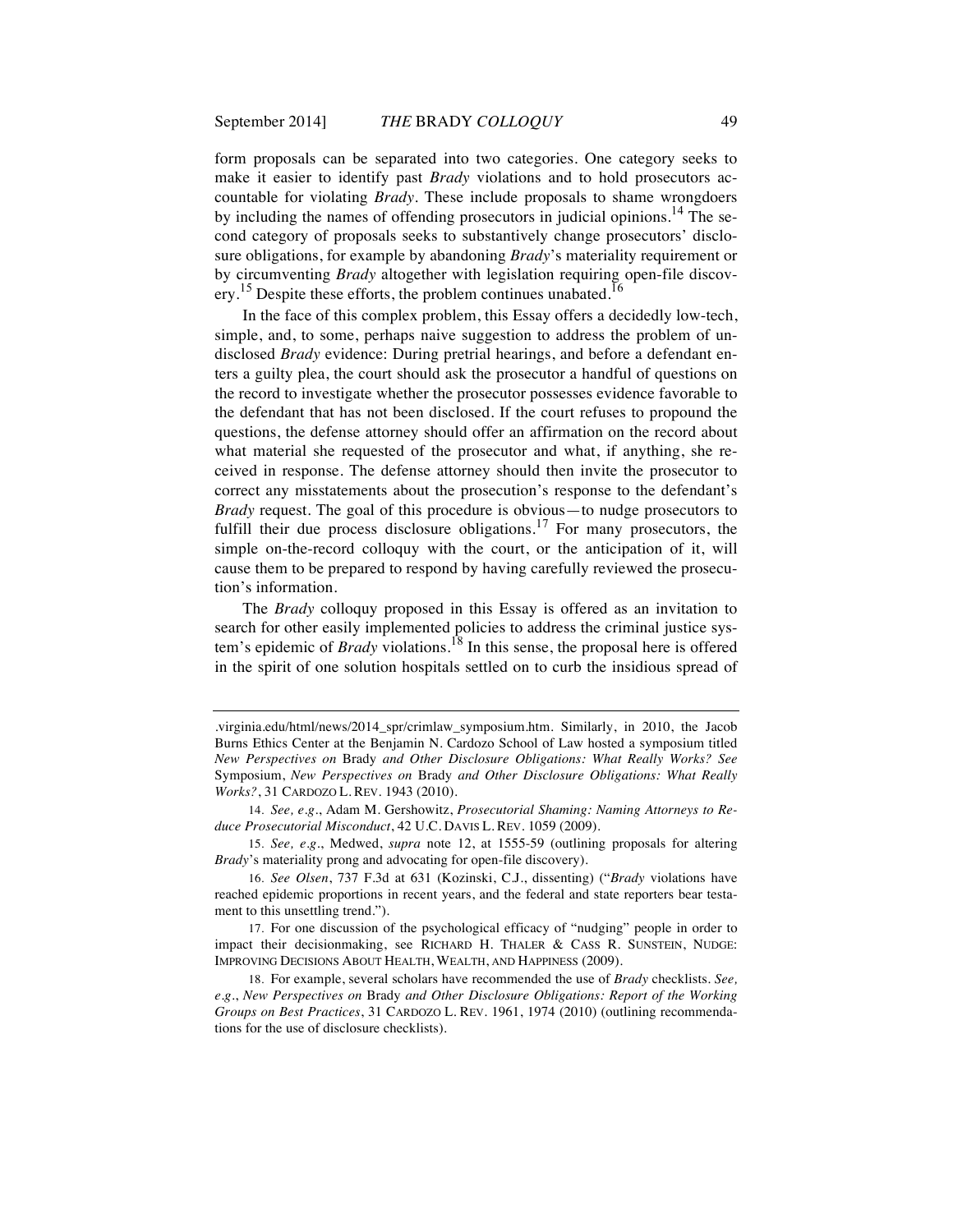infections in hospitals. What turns out to be effective in that context is not necessarily complex; well-placed reminders, thoughtful placement of sinks, and the use of short checklists significantly reduce infection rates.<sup>19</sup>

The remainder of this Essay outlines the questions courts should ask during a *Brady* colloquy. This Essay then identifies several implications of implementing this procedure, including how the procedure allows for an increased judicial role in disclosure calculations, nudges prosecutors to comply with *Brady*, increases the possibility that wrongdoers will be held accountable, and incentivizes well-prepared defense counsel. This Essay concludes by noting the ease with which such a *Brady* colloquy could be implemented.

#### I. A MODEL *BRADY* COLLOQUY

There are many potential questions judges could pose to prosecutors to increase their compliance with their disclosure obligations. Local practice, state ethical rules, and existing pretrial procedures will influence which questions should be asked. However, here are five questions judges could use in most jurisdictions. The first four questions are designed to be asked during a pretrial hearing or before accepting a guilty plea. Judges should ask the fifth question after the prosecution's case in chief or after the defense's opening statement.

- 1. Have you reviewed your file, and the notes and file of any prosecutors who handled this case before you, to determine if these materials include information that is favorable to the defense?
- 2. Have you requested and reviewed the information law enforcement possesses, including information that may not have been reduced to a formal written report, to determine if it contains information that is favorable to the defense?
- 3. Have you identified information that is favorable to the defense, but nonetheless elected not to disclose this information because you believe that the defense is already aware of the information or the information is not material?
- 4. Are you aware that this state's rules of professional conduct require you to disclose all information known to the prosecutor that tends to be fa-

<sup>19.</sup> *See, e.g.*, Tina Rosenberg, Op-Ed., *Speaking Up for Patient Safety, and Survival*, N.Y. TIMES (Apr. 28, 2011, 9:10 PM), http://opinionator.blogs.nytimes.com/2011/04/28 /speaking-up-for-patient-safety-and-survival (noting that signs, adequate facilities, and a short checklist help curb the spread of infections); *see also Hand Hygiene in Healthcare Settings*, CENTERS FOR DISEASE CONTROL & PREVENTION, http://www.cdc.gov/handhygiene (last updated Mar. 26, 2014) (describing the importance of regular hand washing to curb the spread of infection).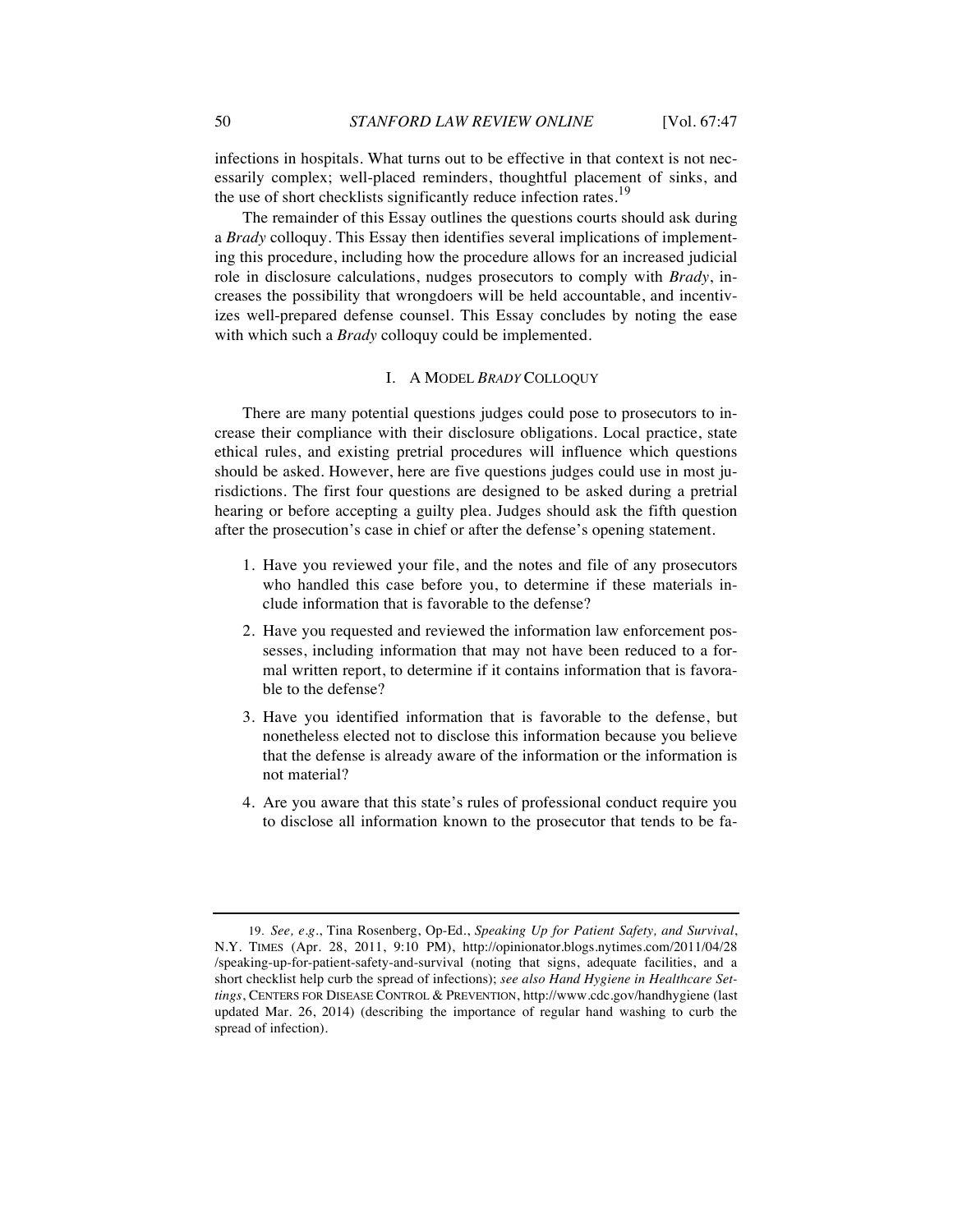vorable to the defense regardless of whether the material meets the *Brady* materiality standard?<sup>20</sup>

5. Now that you have heard the lines of cross-examination used by the defense and have a more complete understanding of the theory of defense, have you reviewed your file to determine if any additional information must be disclosed?

Finally, in addition to these questions,  $2<sup>1</sup>$  the judge should remind prosecutors throughout the proceedings that she is prepared to conduct an in camera review of any information that the prosecutor is on the fence about disclosing.

# II. INCREASING COMPLIANCE WITH DUE PROCESS DISCLOSURE **OBLIGATIONS**

This proposal is not offered to address all of the problems of *Brady* violations. However, there are at least four reasons why those concerned with preventing miscarriages of justice and the resulting erosion of public trust in the legitimacy of the criminal justice system should consider this proposal.<sup>22</sup> In short, the regular use of a *Brady* colloquy promises to: (1) give judges a more active role in policing disclosures; (2) increase the incentives for prosecutors to live up to their due process obligations; (3) make it more likely that misconduct will be punished; and (4) help ensure defense counsel is adequately prepared to challenge the prosecution's case.

# A. *Judicial Intervention*

Having recognized the epidemic of *Brady* violations, Chief Judge Kozinski concluded that the judiciary was the only body that could remedy the miscon-

<sup>20.</sup> *See* Medwed, *supra* note 12, at 1539 (recognizing that most state codes of professional conduct include provisions similar to the American Bar Association Model Rule of Professional Conduct 3.8(d), which expands disclosure requirements beyond *Brady*); *see, e.g.*, TEX. DISCIPLINARY RULES OF PROF'L CONDUCT R. 3.09(d) (2014) ("The prosecutor in a criminal case shall . . . make timely disclosure to the defense of all evidence or information known to the prosecutor that tends to negate the guilt of the accused or mitigates the offense . . . except when the prosecutor is relieved of this responsibility by a protective order of the tribunal.").

<sup>21.</sup> There are certainly other questions that judges might use during a *Brady* colloquy. For example, a judge might want to ask, "Have you altered your theory of the case, the witnesses you plan to call in your case, or your prosecution strategy in order not to trigger having to disclose certain information to the defense?"

<sup>22.</sup> *See* United States v. Olsen, 737 F.3d 625, 632 (9th Cir. 2013) (Kozinski, C.J., dissenting) ("When a public official behaves with such casual disregard for his constitutional obligations and the rights of the accused, it erodes the public's trust in our justice system, and chips away at the foundational premises of the rule of law.").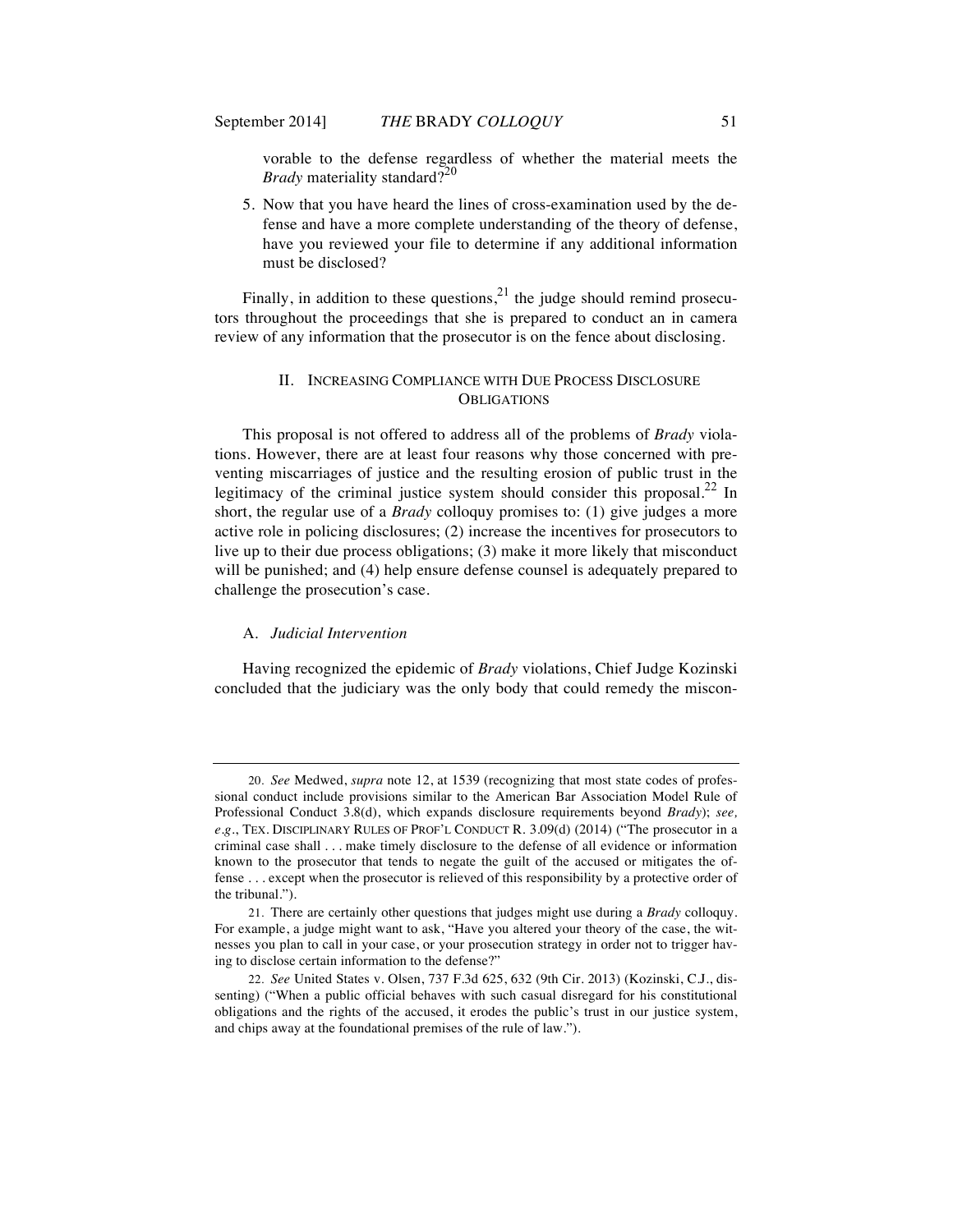duct.<sup>23</sup> Yet, while he trumpeted an active judicial role as the solution, Chief Judge Kozinski also acknowledged the role the judiciary played in allowing misconduct to flourish, concluding that "[s]ome prosecutors don't care about *Brady* because courts don't *make* them care."<sup>24</sup> In order to remedy the situation, Chief Judge Kozinski concluded that judges "must send prosecutors a clear message: Betray *Brady*, give short shrift to *Giglio*, and you will lose your ill-gotten conviction."<sup>25</sup>

A *Brady* colloquy answers Chief Judge Kozinski's challenge, giving judges a tool to more aggressively police the prosecution's due process obligations. Such a tool addresses one of the fundamental flaws of *Brady*: it provides a constitutional right to criminal defendants, but it leaves prosecutors in charge of vindicating that right by vesting the disclosure power with them.<sup>26</sup> Some judges who are inclined to actively encourage prosecutors to meet their due process disclosure obligations will see this proposal as a comparatively unobtrusive way to do so.<sup>27</sup> Indeed, when I presented a similar recommendation to Texas judges as part of the Texas Center for the Judiciary's annual judicial training conference in 2013, several judges immediately indicated a willingness to implement this procedure in their courtrooms to help ensure the fair administration of justice.

A *Brady* colloquy also enables judges to have a more active role in cases resolved through plea bargains. This is important in our current system because plea bargaining is "not some adjunct to the criminal justice system; it *is* the criminal justice system."<sup>28</sup> Given its prevalence, plea bargaining is often cited as a procedure that marginalizes the role of the judiciary by replacing it with privately negotiated dispositions.<sup>29</sup> However, a pre-plea *Brady* dialogue is a valuable tool for judges who want to ensure that prosecutors meet their ethical and constitutional disclosure obligations. To be certain, in *United States v.* 

<sup>23.</sup> *See id.* at 626 ("There is an epidemic of *Brady* violations abroad in the land. Only judges can put a stop to it."); *see also* United States v. Jones, 686 F. Supp. 2d 147, 149 (D. Mass. 2010) (expressing the district court's skepticism that prosecution-initiated training sessions, in the absence of strong judicial action, would effectively curb *Brady* violations).

<sup>24.</sup> *Olsen*, 737 F.3d at 631 (Kozinski, C.J., dissenting).

<sup>25.</sup> *Id.* at 633.

<sup>26.</sup> *See, e.g.*, DANIEL S. MEDWED, PROSECUTION COMPLEX: AMERICA'S RACE TO CONVICT AND ITS IMPACT ON THE INNOCENT 38 (2012) ("The tension between a prosecutor's dual role of zealous advocate and minister of justice peaks in the context of *Brady* decisions, leaving prosecutors acutely vulnerable to cognitive bias.").

<sup>27.</sup> Notably, some trial judges perform brief, on-the-record colloquies with defense attorneys during trial regarding the defense attorney's strategic decisions in order to provide a clear record to address future claims of ineffective assistance of counsel.

<sup>28.</sup> Robert E. Scott & William J. Stuntz, *Plea Bargaining as Contract*, 101 YALE L.J. 1909, 1912 (1992).

<sup>29.</sup> *See, e.g.*, WILLIAM J. STUNTZ, THE COLLAPSE OF AMERICAN CRIMINAL JUSTICE 286 (2011) ("Instead of juries and trial judges deciding whether this or that defendant merits punishing, prosecutors decide who deserves a trip to the nearest penitentiary.").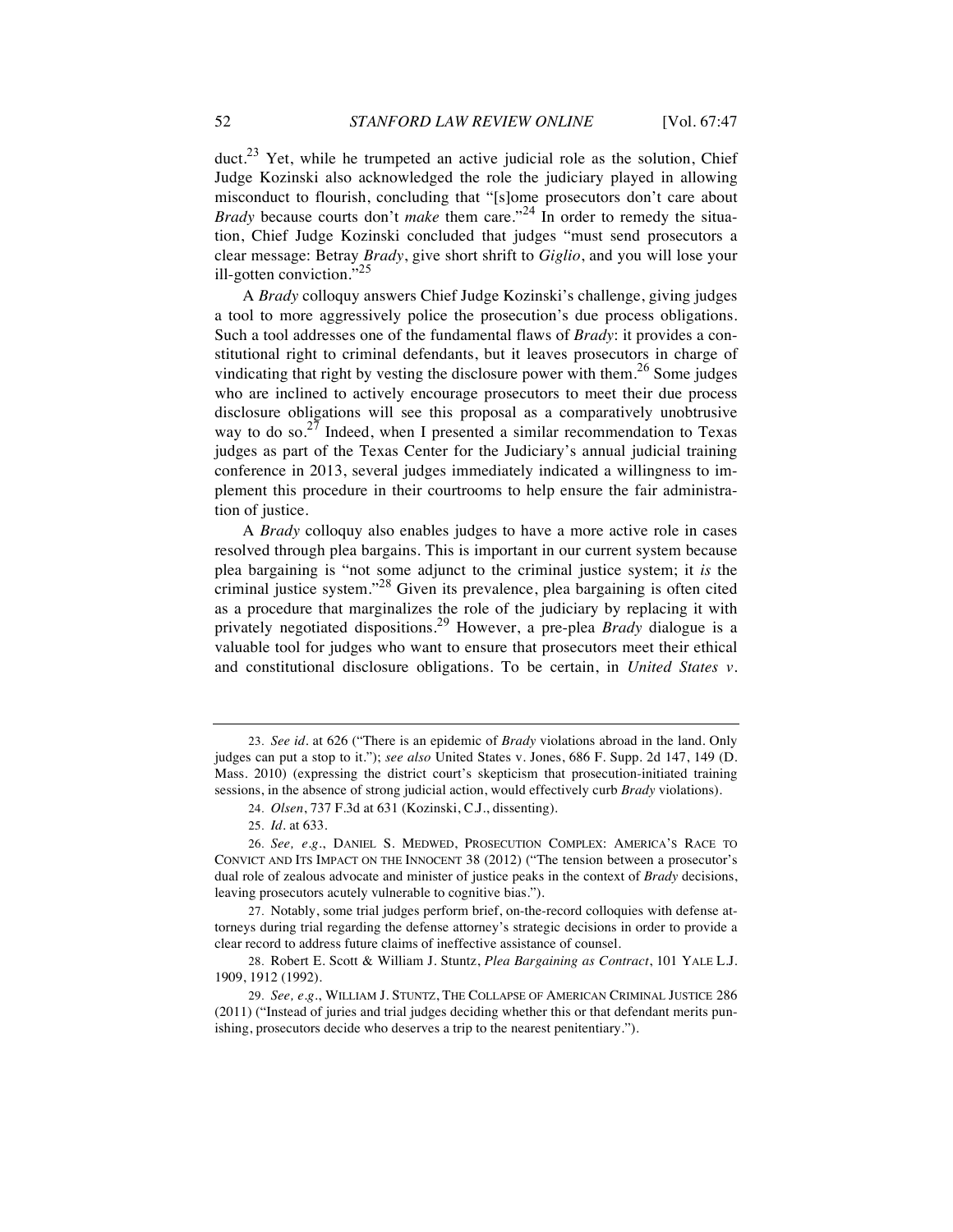*Ruiz*, the Supreme Court limited *Brady*'s reach in the plea bargaining context.<sup>30</sup> However, ethical obligations still apply, and while the holding in *Ruiz* does not require it, the implication of the Court's opinion is that prosecutors retain a due process obligation to disclose at least some exculpatory information before accepting a guilty plea.<sup>31</sup> Regardless, conducting a *Brady* colloquy before allowing guilty pleas would certainly help to ensure the disclosure of some evidence that is favorable to the accused.

## B. *A Nudge for* Brady *Compliance*

A *Brady* colloquy has the potential to increase disclosures by altering the incentives prosecutors currently face in calculating whether to disclose information to the defense. First, it would help to realign the trial prosecutor's incentives to disclose *Brady* evidence by making the potential costs a prosecutor faces in the event of nondisclosure more tangible and immediate. As the system currently operates, if undisclosed *Brady* evidence comes to light, it is often years, and sometimes decades, after a conviction.<sup>32</sup> Furthermore, such revelations are often the result of detailed postconviction investigation and litigation, which occurs only in a small fraction of cases. As a result, the initial decisionmaker tasked with determining whether information should be disclosed is often unavailable at the time the nondisclosure comes to light. The trial prosecutor has often moved on, retired, died, or simply does not remember the details of the case needed to offer an explanation for the nondisclosure.

A brief *Brady* colloquy would address this by requiring the trial prosecutor to answer questions about her disclosure decisions at the time when the effects of these decisions are most poignant. A colloquy, at least in part, personalizes the decision about whether particular information should be disclosed. In this way, the proposal helps to ensure that the prosecutor recognizes the weight of her constitutional obligation at the front end of the process. It also serves as a reminder that, while there are many institutional forces that affect whether *Brady* evidence is disclosed,<sup>33</sup> the trial prosecutor ultimately is left to make the disclosure decision in the moment of litigation. Given the nature of the adver-

<sup>30.</sup> 536 U.S. 622, 631-32 (2002) (holding that prosecutors do not need to disclose impeachment evidence before a guilty plea is entered).

<sup>31.</sup> *See id.* at 629 (explicitly limiting the Court's holding to impeachment evidence).

<sup>32.</sup> *See, e.g.*, MICHAEL MORTON, GETTING LIFE: AN INNOCENT MAN'S 25-YEAR JOURNEY FROM PRISON TO PEACE (2014) (documenting Morton's twenty-five-year effort to prove his innocence following his conviction, which was the product of several *Brady* violations).

<sup>33.</sup> *See* United States v. Olsen, 737 F.3d 625, 630 (9th Cir. 2013) (Kozinski, C.J., dissenting) ("A robust and rigorously enforced *Brady* rule is imperative because all the incentives prosecutors confront encourage them not to discover or disclose exculpatory evidence.").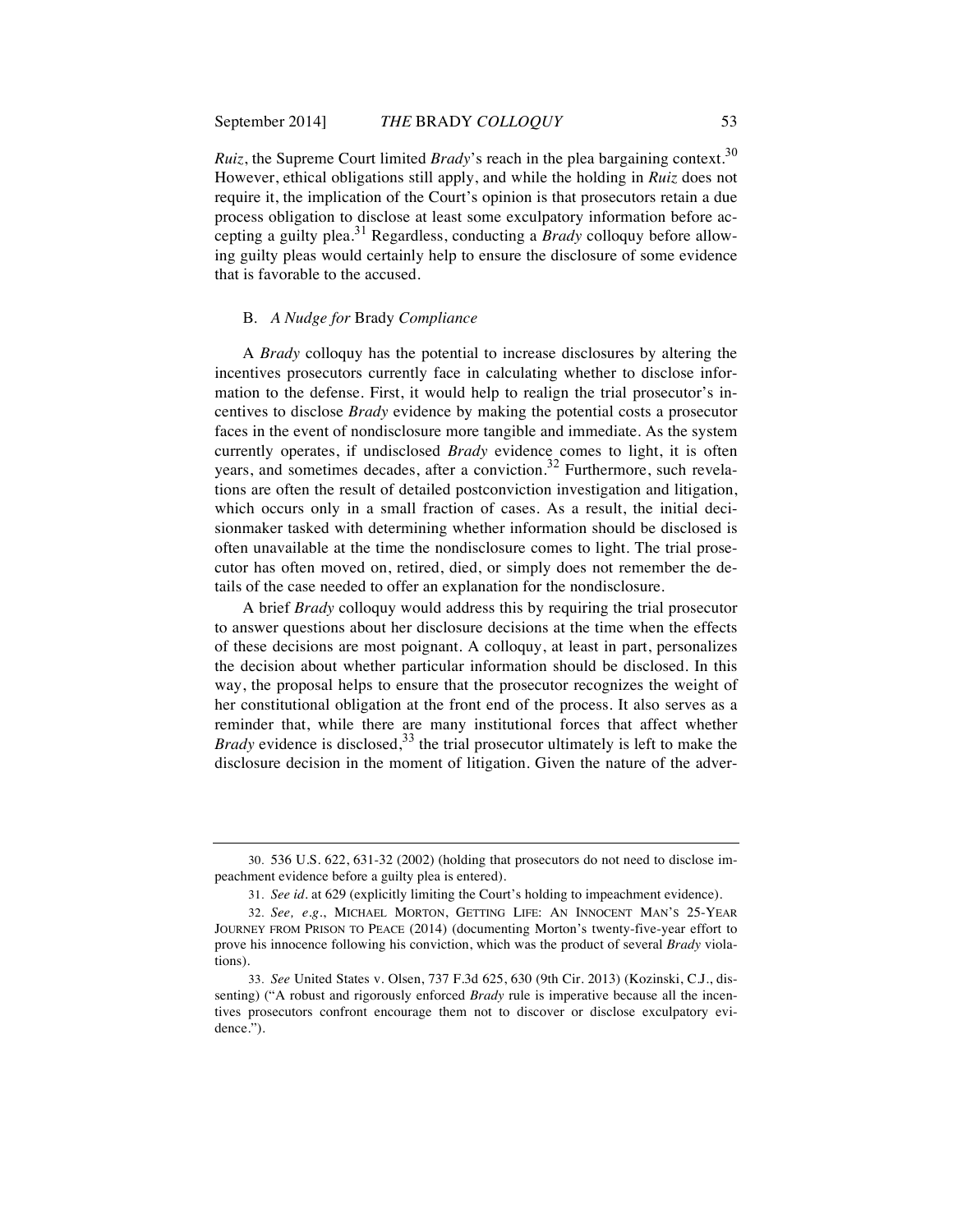sary system, anything that reminds the prosecution of its role to pursue justice, not just convictions, should be considered.<sup>34</sup>

Second, a *Brady* colloquy changes the stakes of the prosecutor's initial calculation about whether a particular item of information needs to be disclosed. Currently, a prosecutor starts from the position that her decision about disclosure, often made in private without consulting the court, defense counsel, or even another prosecutor not directly involved in the case, will have the final say on whether the Due Process Clause requires disclosure. However, if judges conduct a *Brady* colloquy, prosecutors will know that their initial disclosure decision will be at least minimally reviewed and questioned on the record by the court. While such a contemporaneous review of the prosecutor's disclosure calculation may not alter the practices of the intentional wrongdoer, it should lead to more disclosures in situations in which *Brady* evidence would have otherwise been withheld in the absence of bad faith.

Third, this proposal responds to the empirical work of Ronald F. Wright and Kay L. Levine documenting the existence of "young prosecutors' syndrome."<sup>35</sup> Wright and Levine explain that experienced prosecutors characterize their inexperienced selves as exceedingly adversarial, uncompromising, and overly focused on winning.<sup>36</sup> Such an attitude, which the prosecutors contrasted with the more balanced views they developed with experience, undoubtedly contributes to *Brady* violations. It was perhaps a factor in why the young prosecutor in the Bronx nearly failed to disclose the *Brady* material in the case discussed in this Essay's Introduction. The use of a *Brady* colloquy may help to overcome the overly aggressive posture of some young prosecutors because, as Wright and Levine found, these same young prosecutors hold judges in high regard.<sup>37</sup> That is, the *Brady* colloquy itself will be an effective signal to young prosecutors of the importance the judge places on enforcing a prosecutor's ethical and *Brady* obligations.

#### C. *Increasing Prosecutorial Accountability*

While this Essay is primarily focused on increasing the rate of *Brady* compliance on the front end, one additional benefit of this proposal is that the answers prosecutors provide during a *Brady* colloquy will make it easier to punish them if undisclosed *Brady* evidence later comes to light. There has been signif-

<sup>34.</sup> *See* United States v. Bagley, 473 U.S. 667, 696-97 (1985) ("[F]or purposes of *Brady*, the prosecutor must abandon his role as an advocate and pore through his files, as objectively as possible, to identify the material that could undermine his case.").

<sup>35.</sup> Ronald F. Wright & Kay L. Levine, *The Cure for Young Prosecutors' Syndrome* 3 (Emory Univ. Sch. of Law Legal Studies Research Paper Series, Research Paper No. 14-277, 2014) (internal quotation marks omitted), *available at* http://papers.ssrn.com/sol3/papers.cfm ?abstract\_id=2405137.

<sup>36.</sup> *See id.*

<sup>37.</sup> *Id.* at 40.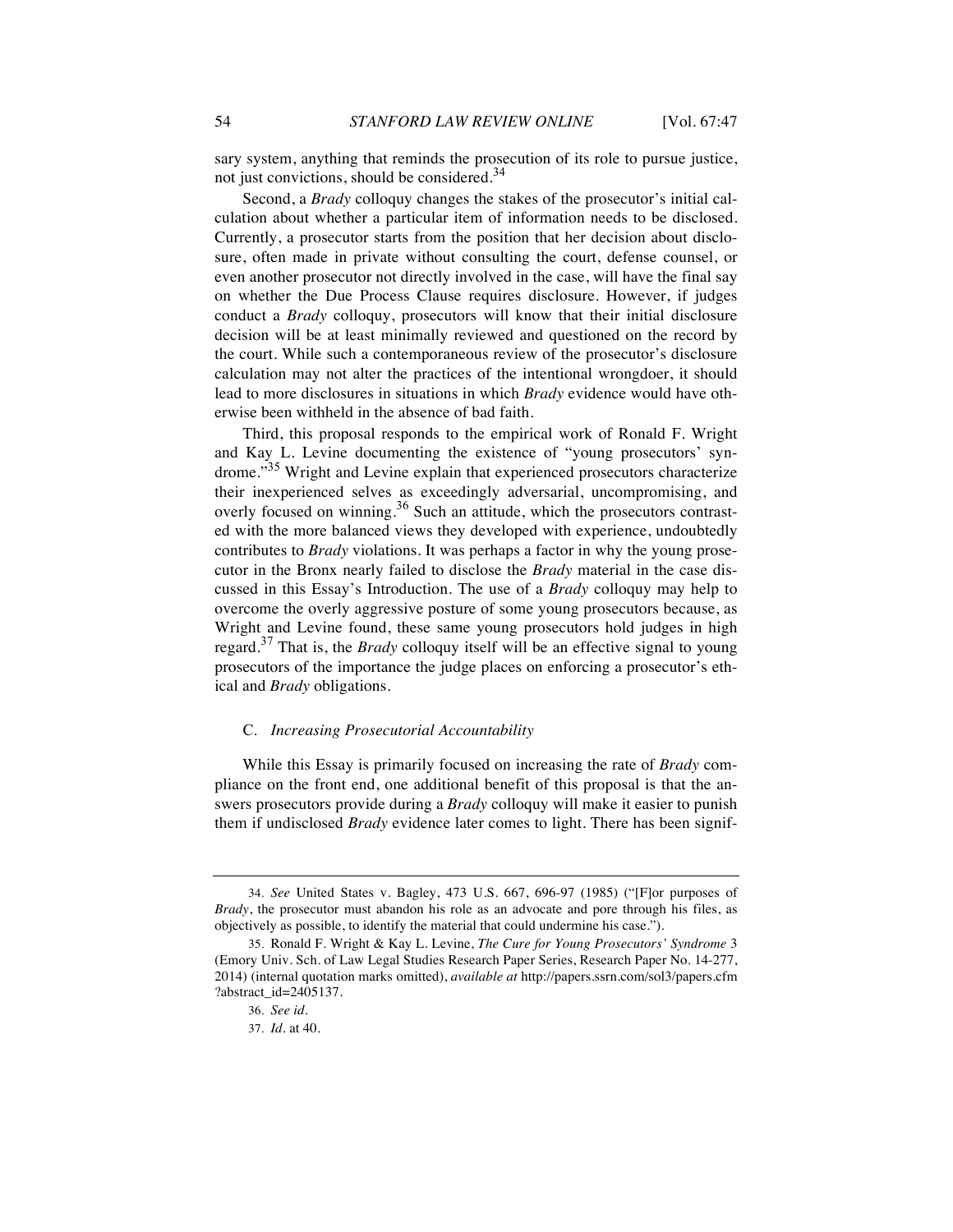icant attention given to the lack of punishment following *Brady* violations.<sup>38</sup> Even in cases in which the misconduct surfaces quickly, as it did in the case from the Bronx above, individual prosecutors responsible for the misdeeds are seldom punished. Indeed, the assistant district attorney in the Bronx continues to prosecute felonies there.<sup>39</sup>

Scholars and practitioners have offered many proposals to hold prosecutors accountable for misconduct. Some have suggested public shaming.<sup>40</sup> Others have called for criminal penalties, civil penalties, or professional discipline.<sup>41</sup> It is beyond the scope of this Essay to evaluate which, if any, of these proposals should be pursued. However, a prosecutor's answers during a *Brady* colloquy could increase the chance of both detection and punishment. Depending on the nature of the prosecutor's answers, such punishment could take the form of prosecution for perjury, judicial sanctions, or discipline from state bar associations. Admittedly, the institutions with the authority to pursue punishment must still have the institutional desire and means to pursue it. But a transcript with unequivocal assertions that no *Brady* material exists in response to precise questions from a judge would eliminate some hurdles to punishing prosecutors who fail to meet their due process obligations.

# D. *Incentivizing Effective Defense Preparation*

Finally, the use of a *Brady* colloquy may have positive effects on the practice of criminal defense. At a minimum, it should encourage defense counsel to think more strategically about what categories of favorable evidence may exist and how this information may become a part of the defense theory, lead to changes in the defense theory, or provide additional avenues of investigation.<sup>42</sup> Of course, the prosecution's duty to disclose *Brady* evidence exists absent a request by the defendant.<sup>43</sup> However, a detailed request aided by a brief colloquy

<sup>38.</sup> *See, e.g.*, Angela Davis, *The Legal Profession's Failure to Discipline Unethical Prosecutors*, 36 HOFSTRA L. REV. 275, 276 (2007); Medwed, *supra* note 12, at 1544-47 (summarizing studies documenting that prosecutors who commit misconduct are rarely punished).

<sup>39.</sup> *See* Slattery, *supra* note 1 (containing a link to the transcript from a hearing before Judge Wilson in which he barred the prosecutor from ever appearing before him again). The prosecutor may have been punished internally, but other than being barred from Judge Wilson's courtroom, she received no formal and public punishment.

<sup>40.</sup> *See, e.g.*, Gershowitz, *supra* note 14.

<sup>41.</sup> *See, e.g.*, Medwed, *supra* note 12, at 1550-51 (outlining the incentives of "sticks" and "carrots" that scholars have proposed to decrease *Brady* violations).

<sup>42.</sup> *See, e.g.*, Barry Scheck & Nancy Gertner, *Combatting* Brady *Violations with an 'Ethical Rule' Order for the Disclosure of Favorable Evidence*, CHAMPION, May 2013, at 40, 41, *available at* http://www.nacdl.org/Champion.aspx?id=28478 (noting, in the context of requesting a court order regarding the prosecutor's ethical disclosure obligations, the importance of tailoring the disclosure request to the individual defense case and theory).

<sup>43.</sup> United States v. Agurs, 427 U.S. 97, 110-11 (1976).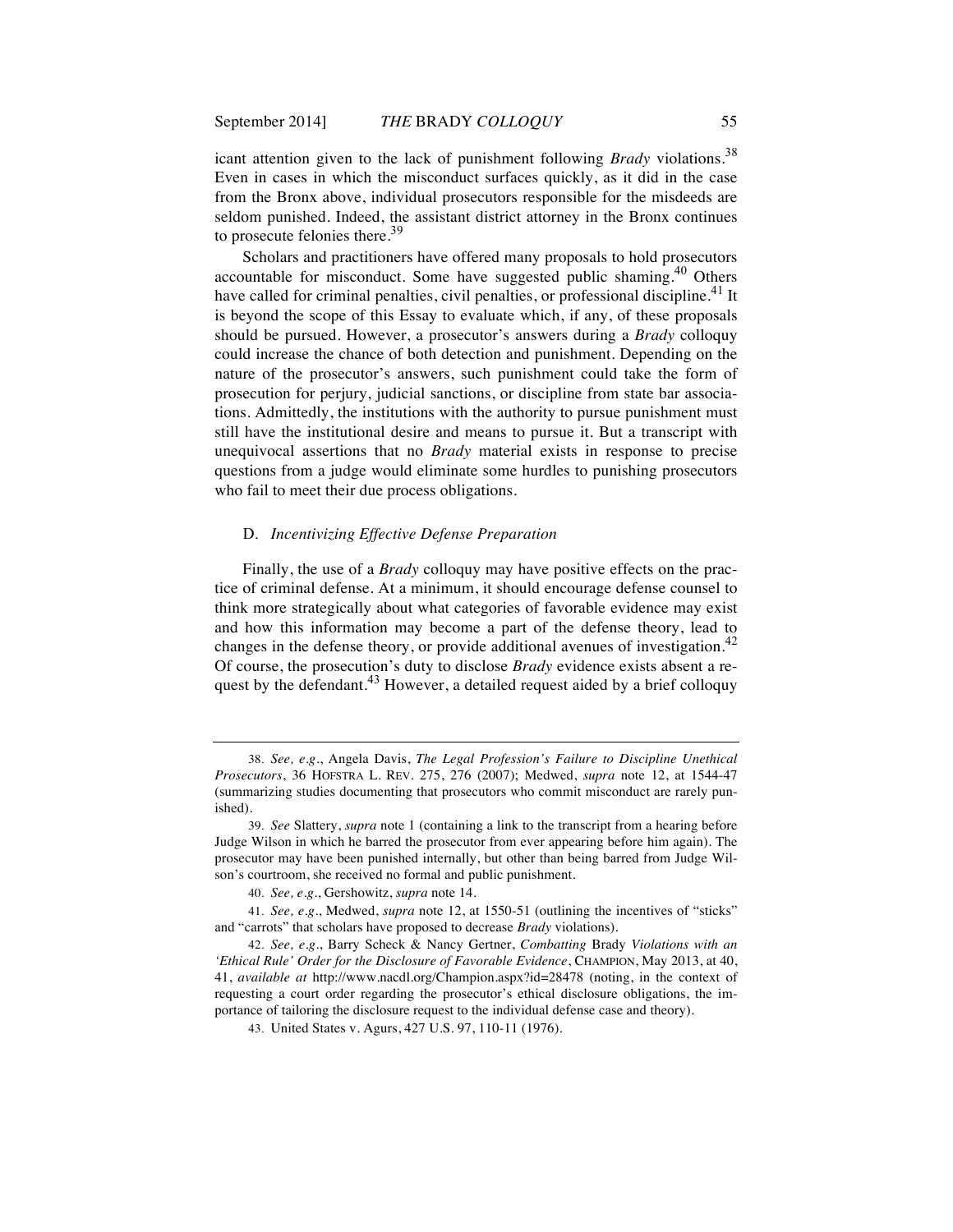from the trial court should trigger more disclosures than a boilerplate *Brady* motion filed as a routine matter.

# **CONCLUSION**

Chief Judge Kozinski's dissenting opinion is just one recent example of many urgent calls to respond to a wave of *Brady* violations.<sup>44</sup> Regardless of whether one agrees with his characterization of the problem as one reaching epidemic proportions, it is difficult to deny that there is a problem worth addressing. In the face of this problem, a *Brady* colloquy merits consideration. It could be implemented today, without passing legislation, changing the ethical rules, or giving judges additional authority. In addition, the potential negative consequences of implementing a brief *Brady* colloquy are far from severe. Of course, some prosecutors might be insulted by having to answer these or similar questions from the court, believing that the questions themselves amount to an accusation.<sup>45</sup> Additionally, some defense attorneys may be reluctant to ask the court to perform a *Brady* colloquy, perhaps fearing that the request will be received poorly and might result in the prosecutor's unwillingness to offer favorable plea bargains to the attorney's future clients. And some judges may fear that asking such questions will be seen as too pro-defendant.<sup>46</sup> However, despite these and other potential objections, the proposal is a low-cost interven-

45. *See* Radley Balko, *Judge Says Prosecutors Should Follow Law. Prosecutors Revolt.*, WASH. POST (Mar. 7, 2014), http://www.washingtonpost.com/news/the-watch/wp/2014 /03/07/judge-says-prosecutors-should-follow-the-law-prosecutors-revolt (recounting that after the Arizona Supreme Court recommended the adoption of an ethical rule to ensure that prosecutors disclose new evidence of a potential wrongful conviction that comes to light during postconviction proceedings, the lead prosecutor in Maricopa County opposed the recommendation, in part because he was insulted by the suggestion that an ethical guideline was needed to encourage him to do what he claimed he would do as a matter of course).

46. Notably, the judge in the Bronx case described in this Essay's Introduction is now facing an investigation from the New York State Commission on Judicial Conduct as a result of his on-the-record, public chastisement of the prosecutor who committed the misconduct in that case. *See* Denis Slattery, *Bronx Judge Investigated for Barring Prosecutor from Courtroom*, N.Y. DAILY NEWS (Aug. 7, 2014, 8:28 PM), http://www.nydailynews.com/new -york/bronx/bronx-judge-investigated-barring-prosecutor-courtroom-article-1.1896016; *see also* Balko, *supra* note 45 (describing how after a South Carolina Supreme Court justice cautioned prosecutors that the judiciary was prepared to respond aggressively to prosecutorial misconduct, the vast majority of elected prosecutors and the South Carolina attorney general responded by seeking to have the justice recused from all criminal cases, citing his alleged bias against the prosecution).

<sup>44.</sup> *See, e.g.*, *In re* Special Proceedings, 825 F. Supp. 2d 203, 205-06 (D.D.C. 2011) (documenting the release of a report detailing the misconduct that led to the conviction of Alaska Senator Ted Stevens); *see also* Martha Neil, *Report Blasts Feds for 'Systemic Concealment' of Exculpatory Evidence in Alaskan Senator's Case*, A.B.A. J. (Mar. 6, 2012, 11:35 AM CDT), http://www.abajournal.com/news/article/report\_blasts\_feds\_for\_systematic \_concealment\_of\_significant\_exculpatory\_ev (including a link to the full report).